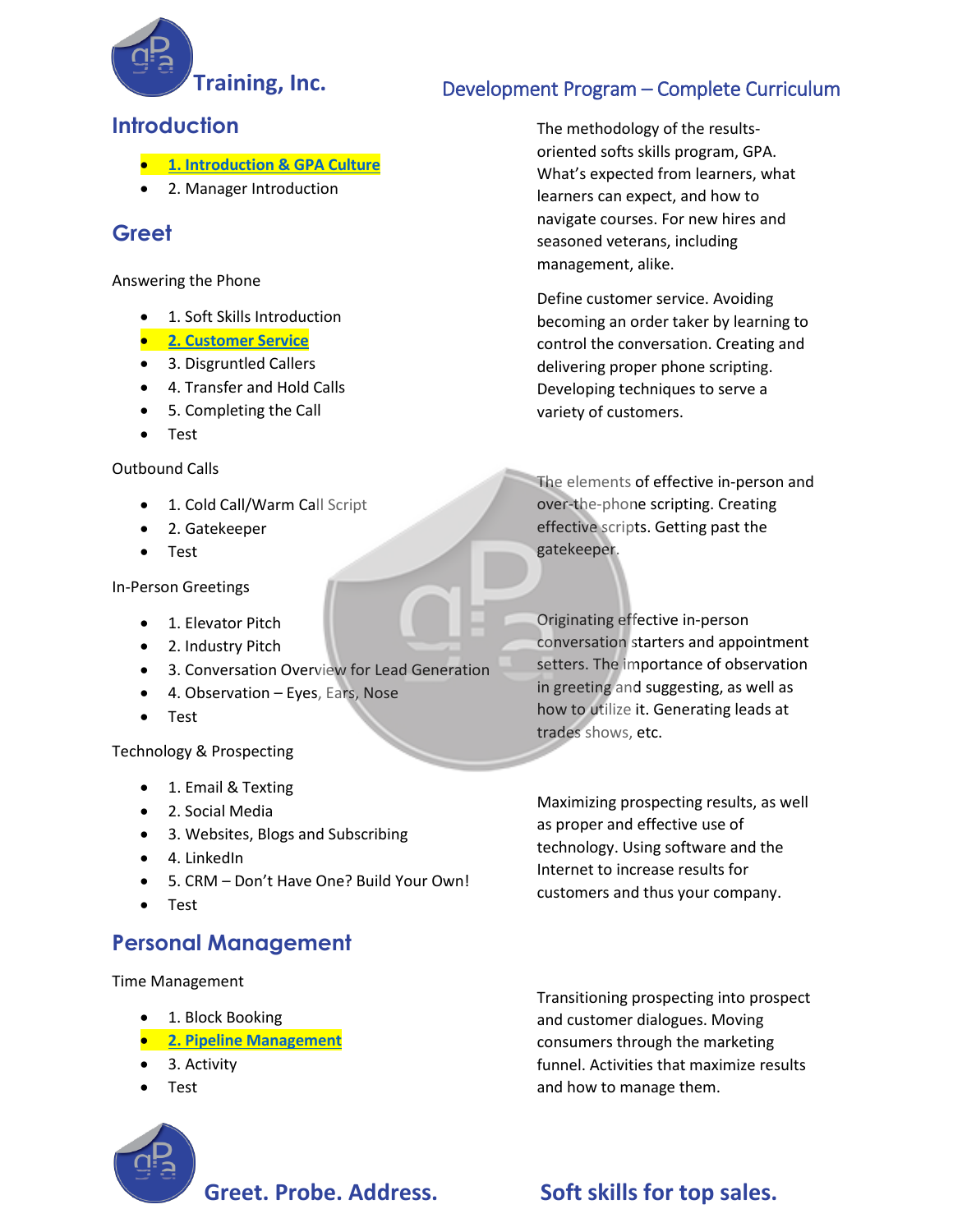

# **Training, Inc.** Development Program – Complete Curriculum

Marketing

- 1. Designing Collateral
- 2. Resources Internal, Corporate
- 3. Free Images!
- Test

Presenting

• **[Creating & Giving a Presentation](http://www.gpasample.com/presentation/index.html)**

Truck Tech

- **[1. Types of Vehicles](http://www.gpasample.com/typesofvehicles/index.html)**
- 2. Network of Solutions
- 3. Types of Fleets
- Test

#### **Probe**

Questions

- 1. Types
- **[2. Staple Questions](http://www.gpasample.com/staplequestions/index.html)**
- **[3. Beyond Staple Questions](http://www.gpasample.com/beyondstaplequestions/index.html)**
- 4. Conversation Overview
- 5. Listen & Respond
- Test

#### Listen & Respond Elements

- **[1. The Myth of Upselling](http://www.gpasample.com/themythofupselling/index.html)**
- 2. Fillers
- 3. Objections
- 4. Objection Handling
- 5. Negotiation Introduction
- 6. Objection Simulations
- 7. Negotiation
- Test

The keys to creating marketing that generates leads, and resources for doing so.

How to give presentations that get results for everyone involved and grow your business.

Basics of truck terminology and the importance of selling your dealer/shop instead of simply trucks.

Defining consumers' "Why's." Determining questions to ask based on their profiles and how to listen and respond, in order to ask the right follow-up questions to convert prospects into customers and customers into more loyal customers.

Why upselling is actually customer service. Numerous techniques for identifying and overcoming objections before they actually become objections, as well as for when they become objections.